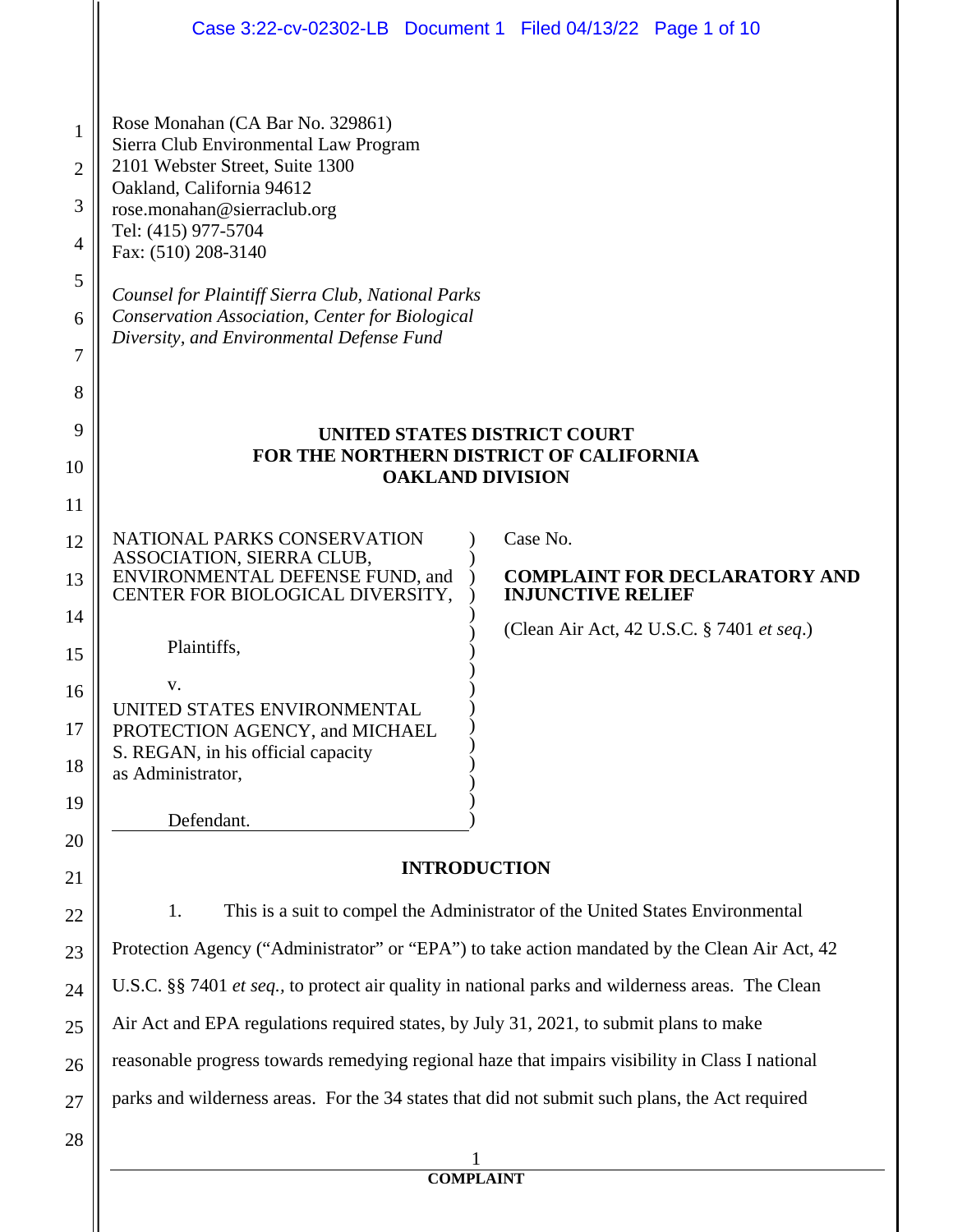EPA to make a finding, by January 31, 2022, that those states failed to submit the required state implementation plan. EPA has not made the required finding for any of the 34 states that failed to submit plans.

2. This lawsuit seeks to compel EPA to take final action finding that those states have not made their required submission. Such a finding begins a countdown clock that requires final EPA action on regional haze plans. Given past and present delays in this essential clean air program, EPA's action must be mandated by this Court.

## **JURISDICTION AND VENUE**

3. This matter arises under the Clean Air Act, 42 U.S.C. §§ 7401-7675. This Court has jurisdiction over this action pursuant to 42 U.S.C. § 7604(a) (Citizen Suits) and 28 U.S.C. §§ 1331(Federal question) and 1361 (Action to compel an officer of the United States to perform a duty). The relief requested herein by Plaintiffs is authorized pursuant to 42 U.S.C. § 7604 and 28 U.S.C. §§ 2201, 2202, and 1361.

4. In accordance with 42 U.S.C. § 7604(b)(2) and 40 C.F.R. Part 54, Plaintiffs served prior notice on the Administrator of the violations alleged herein and Plaintiffs' intent to initiate the present action. Plaintiffs provided this notice to the Administrator by certified mail posted on February 7, 2022, with copies by e-mail to the Administrator and other EPA officials. A copy of this notice is provided as Exhibit A to this Complaint. More than 60 days have passed since Plaintiffs served this notice pursuant to 42 U.S.C. § 7604(b), and the violations identified in the notice are continuing.

5. Venue properly vests in this District pursuant to 5 U.S.C. § 552(a)(4)(B), because Sierra Club has its principal place of business in Oakland, California.

6. For the same reason, intradistrict assignment is proper in the Oakland Division.

1

2

3

4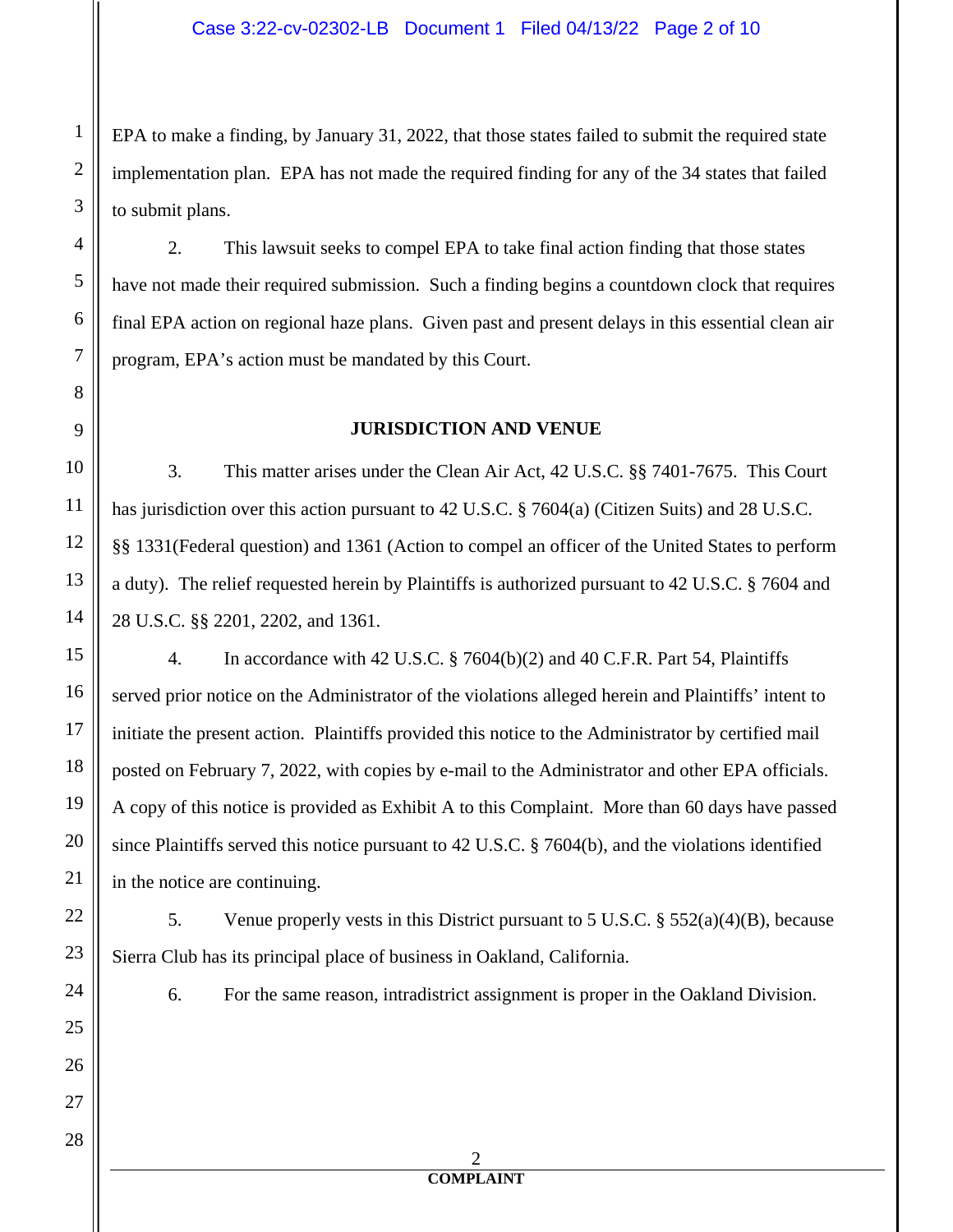#### **PARTIES**

7. Plaintiff National Parks Conservation Association ("NPCA") is a national not-forprofit corporation organized and existing under the laws of the District of Columbia with its principal place of business in Washington, D.C. Its mission is to protect and enhance America's national parks for the use and enjoyment of present and future generations. Since NPCA was established in 1919, it has advocated for protection of the natural environment (including air quality) in and around the national parks, and worked to uphold laws and support new legislation to protect natural, cultural and historical sites and the public's enjoyment of them. Headquartered in Washington, D.C., with 27 regional and field offices throughout the country, NPCA has 1.4 million members and supporters.

8. Plaintiff Sierra Club is a not-for-profit corporation organized and existing under the laws of California, with its principal place of business in Oakland, California. Sierra Club is a national membership organization with more than 832,000 members residing throughout the United States, including each of the States as defined in 42 U.S.C. § 7602(d). Sierra Club's mission is to protect and enhance the quality of the natural and human environment, and its activities include public education, advocacy, and litigation to enforce environmental laws. Sierra Club and its members are greatly concerned about the effects of air pollution on human health and the environment and have a long history of involvement in activities related to air quality.

9. Plaintiff Environmental Defense Fund ("EDF") is a not-for-profit corporation organized and existing under the laws of New York, with its principal place of business in New York, New York. EDF is a national membership organization with more than 2 million members and supporters nationwide. EDF members reside in each of the States. EDF's mission is to protect the environmental rights of all people, including the rights to clean air and water and a flourishing ecosystem. Since the organization was founded in 1967, a key aspect of EDF's mission has been to advocate control of air pollution for the benefit of human health and the environment. EDF and its members are greatly concerned about the effect of air pollution on

> 3 **COMPLAINT**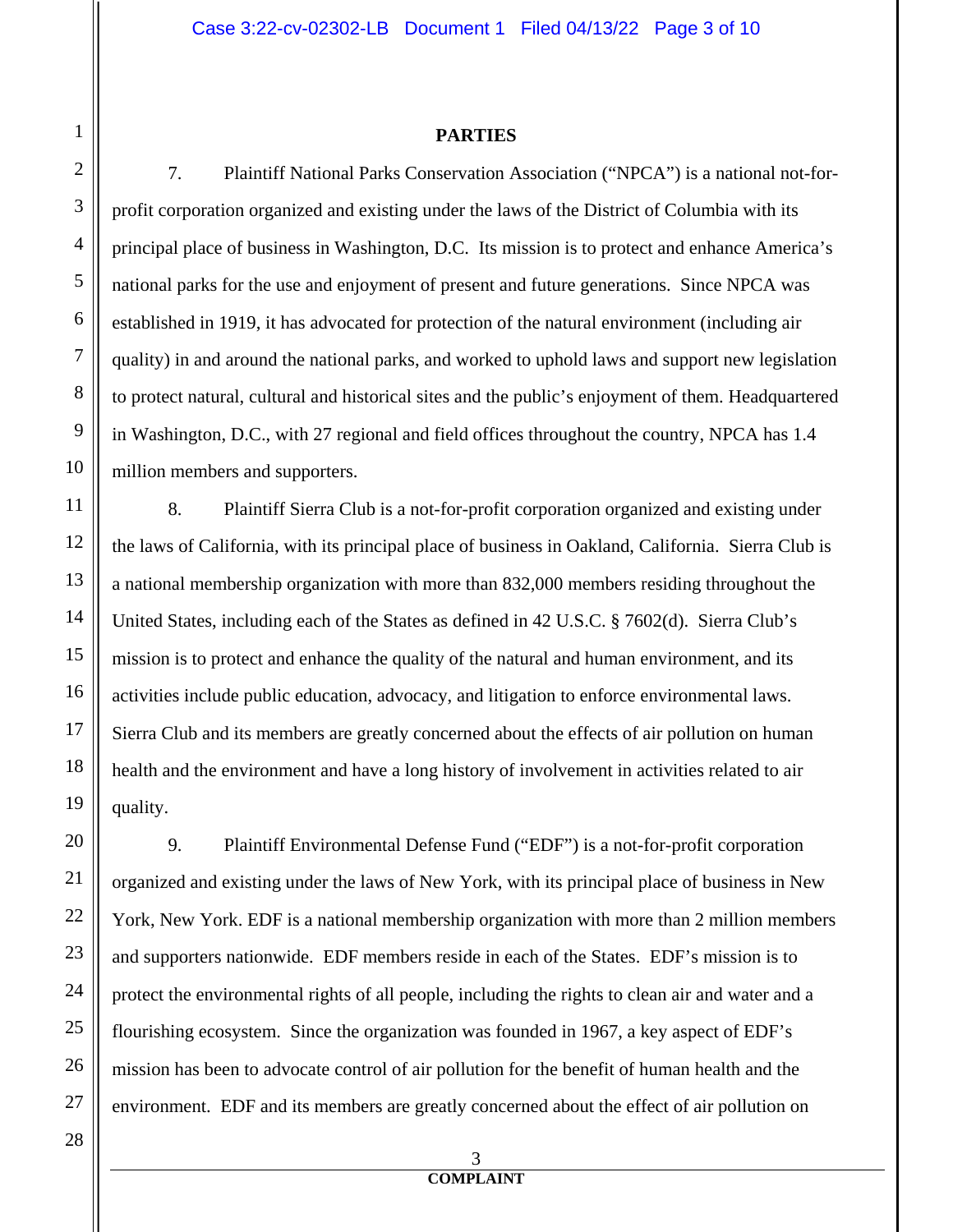human health and the environment, and have a long history of involvement in activities related to air quality.

10. The Center for Biological Diversity is a not-for-profit corporation. The Center for Biological Diversity's mission is to ensure the preservation, protection, and restoration of biodiversity, native species, ecosystems, public lands and waters, and public health through science, policy, and environmental law. Based on the understanding that the health and vigor of human societies and the integrity and wildness of the natural environment are closely linked, the Center for Biological Diversity is working to secure a future for animals and plants hovering on the brink of extinction, for the ecosystems they need to survive, and for a healthy, livable future for all of us.

11 12 13 14 15 16 17 18 19 20 21 11. The Act requires regional haze plans to remedy existing and prevent future human-caused visibility impairment in specified national parks, wilderness areas, wildlife refuges, and other areas designated by the Act and EPA rules as mandatory "Class I" Federal areas. 42 U.S.C. § 7491. Plaintiffs' members use and enjoy these Class I areas throughout the nation for recreation and aesthetic enjoyment, including enjoyment of the scenic vistas. These areas suffer from visibility impairment and poor air quality due to human-caused air pollution and are threatened with future visibility impairment due to human-caused air pollution. Humancaused air pollution in or from each of the states at issue may reasonably be anticipated to cause or contribute to visibility impairment in Class I areas used and enjoyed by Plaintiffs' members. Plaintiffs' members' use and enjoyment of these areas is therefore adversely affected by the visibility impairment that the Act requires regional haze plans to remedy and protect against.

22 23 24 25 26 27 12. The acts and omissions of EPA alleged in this Complaint cause injury to Plaintiffs and their members by delaying the submission, review, approval or promulgation, and implementation of plans required by the Act to remedy and protect against visibility impairment adversely affecting use and enjoyment of Class I areas by Plaintiffs' members. These delays cause injury to Plaintiffs' members by prolonging existing, and allowing future, visibility impairment that significantly interferes with Plaintiffs' members' use and enjoyment of Class I

28

1

2

3

4

5

6

7

8

9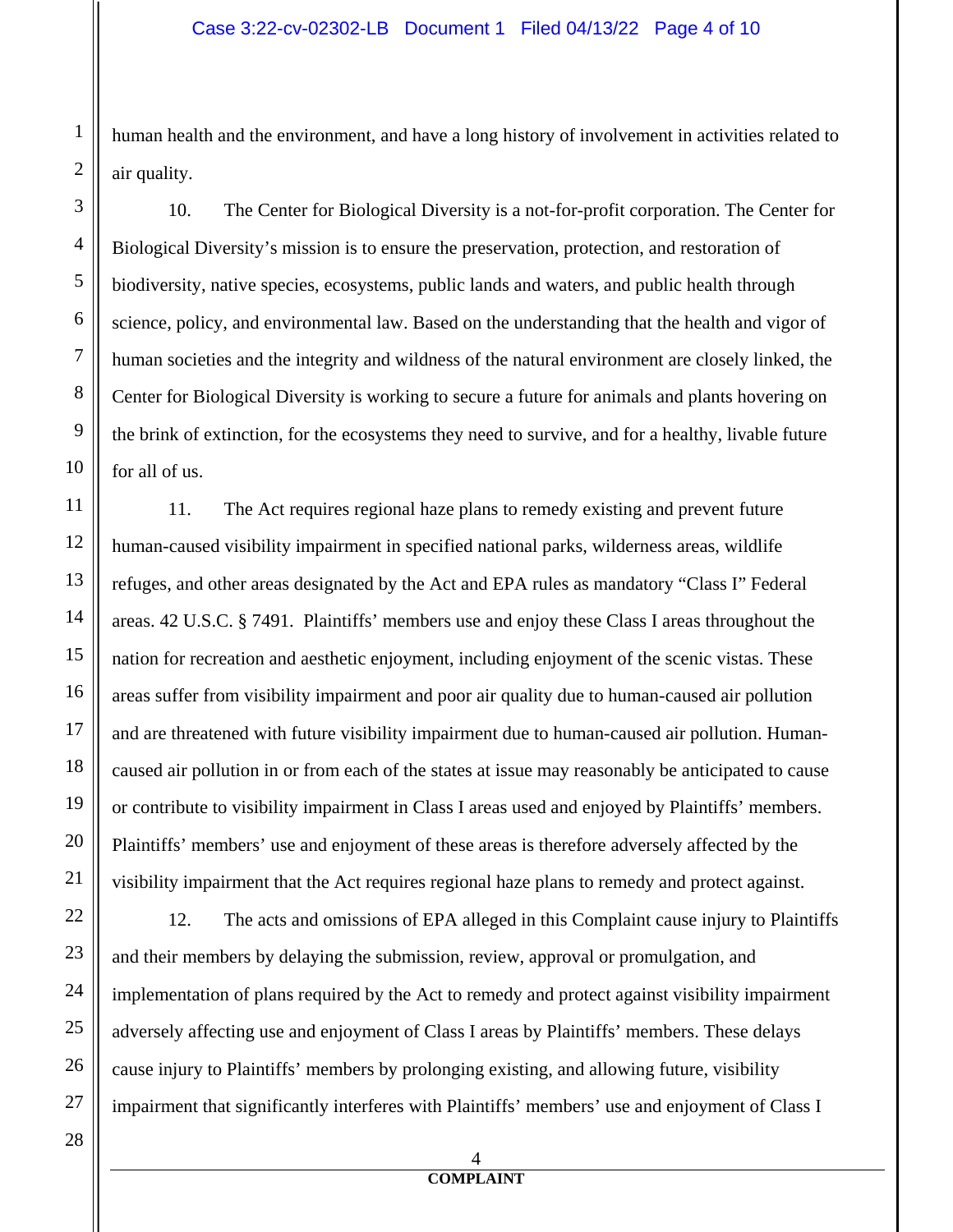#### Case 3:22-cv-02302-LB Document 1 Filed 04/13/22 Page 5 of 10

areas, and by nullifying or delaying measures mandated by the Act to remedy and prevent such visibility impairment. The recreational, aesthetic, and environmental interests of Plaintiffs' members have been and continue to be adversely affected by the acts and omissions of EPA alleged in this Complaint.

13. The acts and omissions of EPA alleged herein further deprive Plaintiffs and their members of procedural rights and protections to which they would otherwise be entitled, including, but not limited to, the right to comment on and judicially challenge the adequacy of regional haze state plans (or EPA action approving or disapproving such a submission), and the right to ensure EPA effectuates its statutory duty to promulgate federal implementation plans to address state planning deficiencies.

14. EPA approval of a regional haze state implementation plan ("state plan" or "SIP") renders the provisions of that SIP federally enforceable via both EPA action and citizen suits. An EPA finding "that a State has failed to make a required submission or . . . that the plan or plan revision submitted by the State does not satisfy the minimum criteria" would trigger a two-year statutory deadline for the Administrator to prepare a federal plan to implement the Act's requirements for a regional haze plan in that state. 42 U.S.C.  $\S$  7410(c)(l). EPA's failure to make such findings causes an indefinite delay that thwarts Plaintiffs' and their members' rights to comment on, be protected by, enforce, and (if necessary) challenge in court the adequacy of regional haze state plans required by the Act, and to compel EPA to carry out its responsibility to issue federal plans where state plans are disapproved.

15. The acts and omissions alleged in this Complaint also deprive Plaintiffs and their members of information to which they would otherwise have access, specifically formal published findings by EPA on whether state plans for regional haze do or do not meet all the Act's requirements and formal published determinations (in connection with promulgation of regional haze federal plans) regarding the measures that are needed to implement the Act's regional haze requirements in the relevant states. If Plaintiffs and their members had access to such information, they would use it to educate the public about air pollution throughout the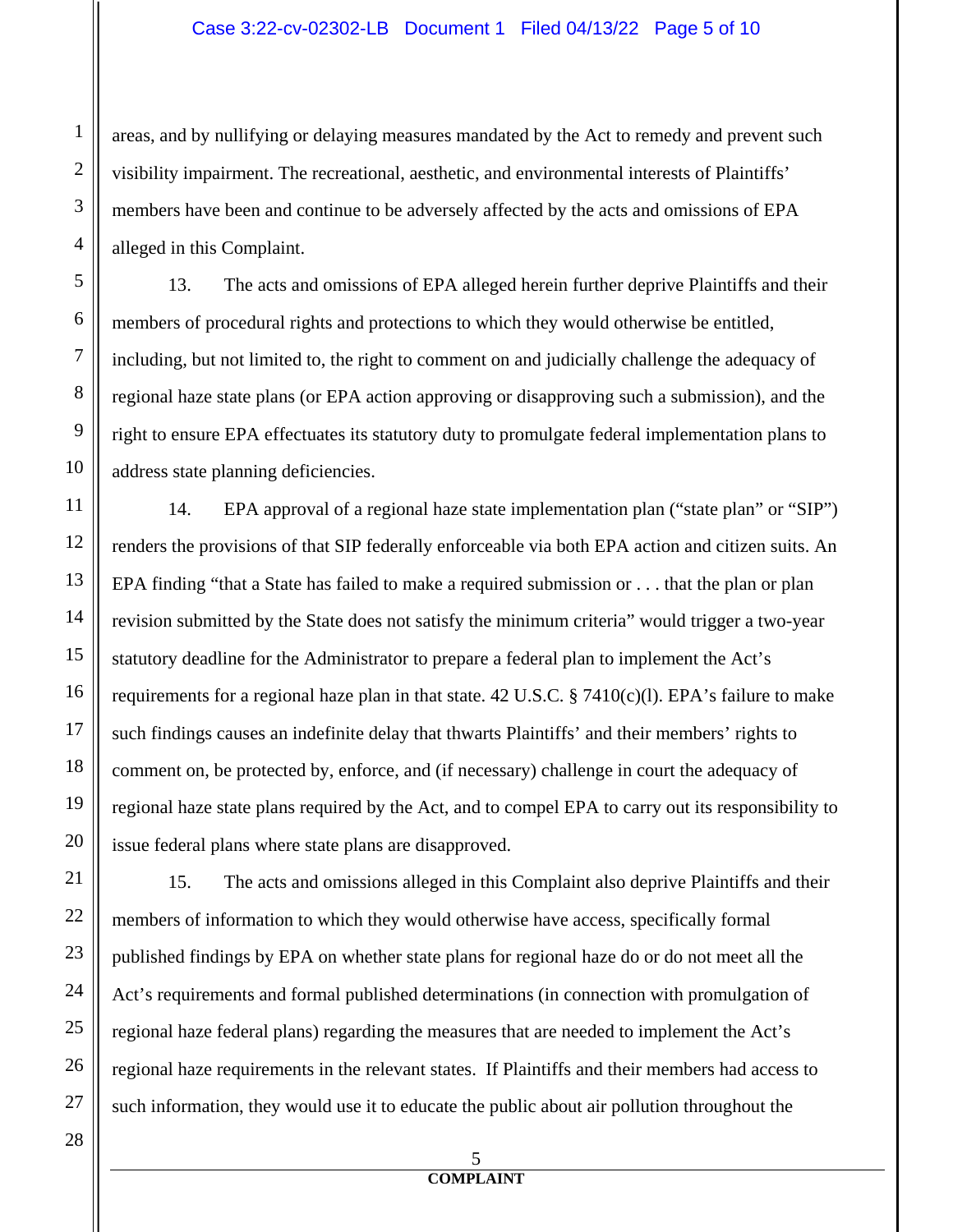#### Case 3:22-cv-02302-LB Document 1 Filed 04/13/22 Page 6 of 10

nation and to advocate for adoption of measures to remedy and protect against regional haze in Class I areas. EPA's failure to produce such information deprives Plaintiffs and their members of these benefits and thus causes them injury.

16. For these reasons, the Administrator's failure to discharge the mandatory duties alleged in this Complaint cause Plaintiffs and their members injuries for which they have no adequate remedy at law. Granting the requested relief would redress these injuries.

17. Defendant Michael S. Regan is the Administrator of the United States Environmental Protection Agency and is charged with the task of taking various actions to implement and enforce the Clean Air Act, including those actions sought herein. Plaintiffs are suing Mr. Regan in his official capacity as Administrator of EPA, and he officially resides in Washington, D.C.

18. Defendant United States Environmental Protection Agency is the federal agency charged with implementation of the Clean Air Act.

#### **BACKGROUND**

19. In 1977, to protect the "intrinsic beauty and historical and archeological treasures" of national parks and wilderness areas,<sup>[1](#page-5-0)</sup> Congress directed EPA to ensure the development and implementation of Clean Air Act plans that ultimately eliminate all anthropogenic air pollution impairing the nation's most iconic landscapes. 42 U.S.C. §§ 7491(a)(1), (b).

20. EPA's Regional Haze Rule requires the states (or EPA where a state fails to act) to periodically issue state plans that contain "emission limits, schedules of compliance and other measures" to ensure reasonable progress toward eliminating visibility pollution in Class I national parks and wilderness areas by 2064. 42 U.S.C. § 7479(b)(2); 40 C.F.R. §§ 51.308(d)(1), (d)(3), (f)(1), (f)(2); 64 Fed. Reg. 35,714, 35,727 (July 1, 1999).

<span id="page-5-0"></span>1 H.R. Rep. No. 95-294, at 203-04 (1977), *reprinted in* 1977 U.S.C.C.A.N. 1077, 1282.

6 **COMPLAINT**

 $\ddot{\phantom{a}}$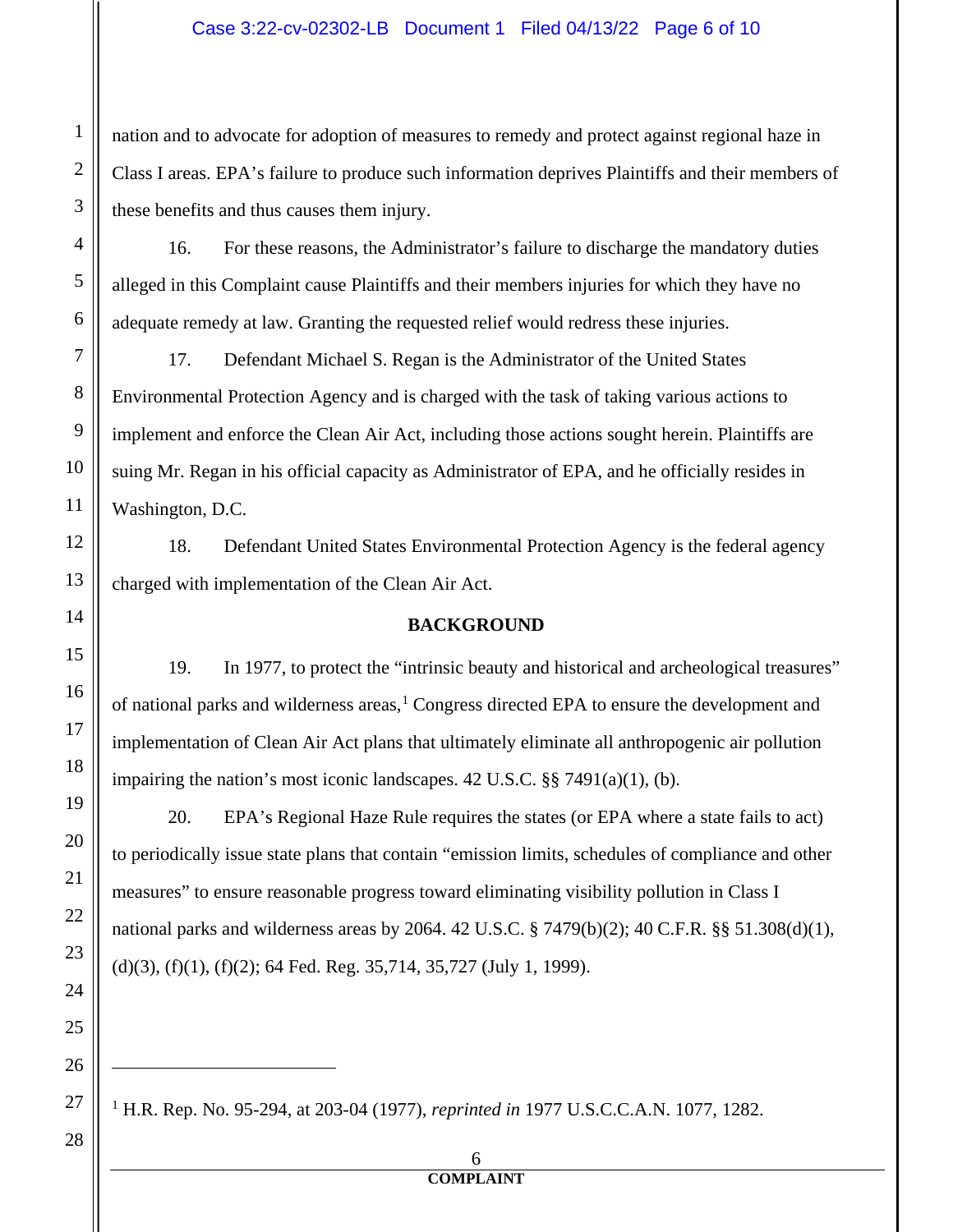## Case 3:22-cv-02302-LB Document 1 Filed 04/13/22 Page 7 of 10

21. The first of those periodic state plans were due in 2007. Despite that mandate and nearly fifteen years after the deadline—several states still do not have fully approved Regional Haze plans for this first planning period.

22. In 2017, EPA revised the Regional Haze Rule. Among other changes, the revised Rule required each state to "revise and submit its regional haze implementation plan revision to EPA by July 31, 2021, July 31, 2028, and every 10 years thereafter." 40 C.F.R. § 51.308(f).

23. By July 31, 2021, the Regional Haze Rule required a "comprehensive" state plan revision that includes emission limits and other measures to fulfill the Clean Air Act's reasonable progress requirements. 82 Fed. Reg. 3,078, 3,116; 40 C.F.R. § 51.308(f).

24. The Administrator must determine no later than six months after the date by which a state is required to submit a plan whether a state has made a submission that meets minimum completeness criteria. 42 U.S.C. § 7410(k)(1)(A)-(B); 40 C.F.R. Part 51, Appendix V.

25. EPA commonly refers to the determination that a state has not submitted a plan that meets the minimum completeness criteria, or has not submitted a plan at all, as a "finding of failure to submit."

26. The Administrator's determination regarding whether states submitted plans meeting the completeness criteria, or had failed to submit such plans, was due 6 months after July 31, 2021, that is, by January 31, 2022. 42 U.S.C. § 7410(k)(1)(B).

27. On February 4, 2022, in accordance with 42 U.S.C. § 7604(b), Plaintiffs served Defendants with a notice of intent to file suit against the EPA Administrator for the failure to take mandatory, nondiscretionary action finding that 34 states had failed to submit to EPA the required regional haze implementation plan revision due by July 31, 2021.

> 7 **COMPLAINT**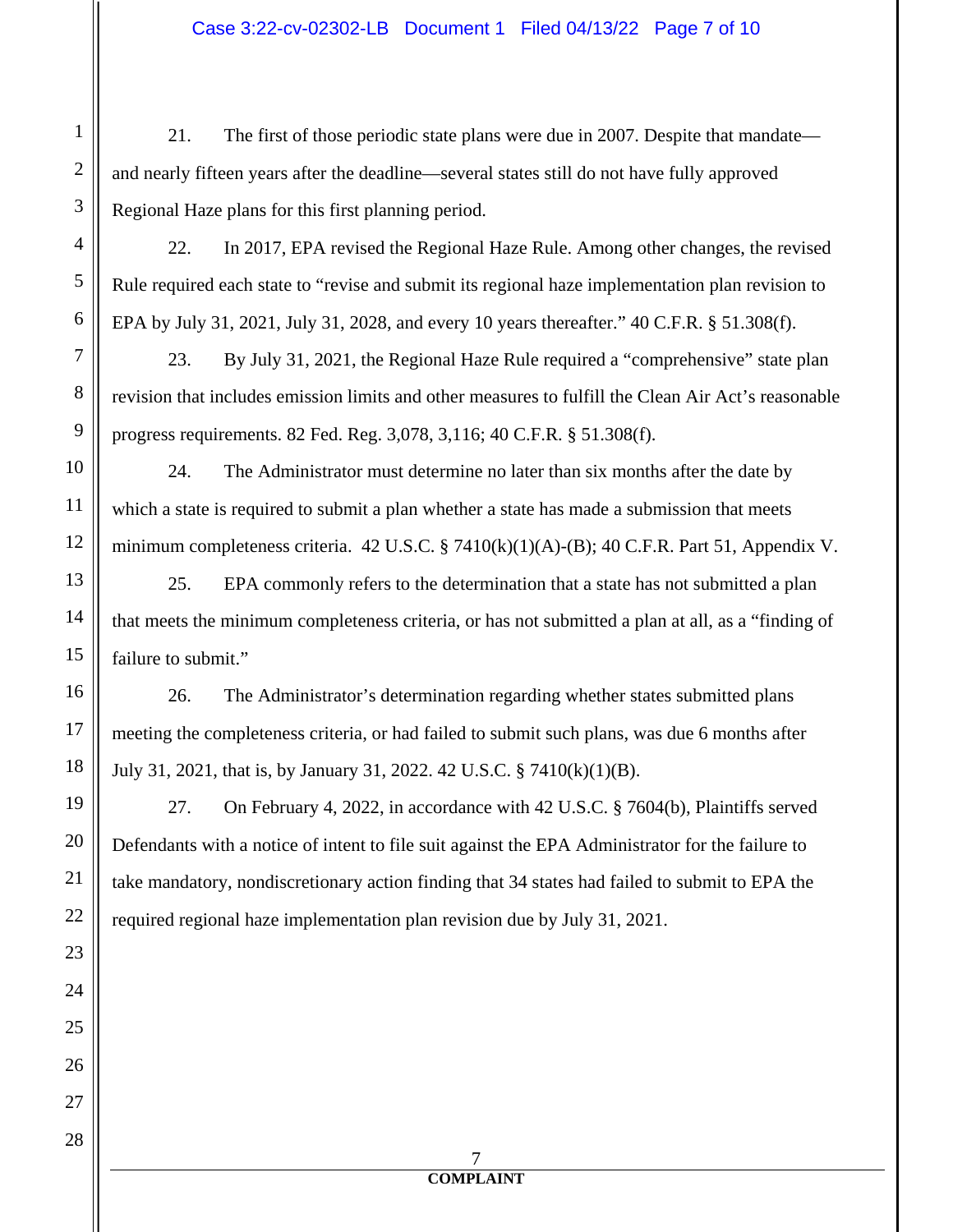#### Case 3:22-cv-02302-LB Document 1 Filed 04/13/22 Page 8 of 10

28. As of April 13, 2022, the date of this Complaint, the following 34 states have failed to submit to EPA the regional haze implementation plan revision due by July 31, 2021:

| Alabama    |
|------------|
| Alaska     |
| Arizona    |
| Arkansas   |
| California |
| Colorado   |
| Delaware   |
| Georgia    |
| Hawaii     |
| Idaho      |
| Illinois   |
| Iowa       |
| Kentucky   |

Louisiana Maine Minnesota Mississippi Missouri Montana Nebraska Nevada New Hampshire New Mexico North Dakota

Oklahoma Oregon Pennsylvania Rhode Island South Dakota Utah Vermont Virginia West Virginia Wyoming

29. As of the date of this Complaint, EPA has failed to take final action finding that those states failed to submit the required regional haze plan revision under 42 U.S.C. § 51.308(f).

30. On April 7, 2022, EPA announced "its intent to make findings that certain states have failed to submit regional haze implementation plans for the second planning period . . . by August 31, 2022." Visibility and Regional Haze, U.S. Env't Prot. Agency (Apr. 7, 2022), *available at* https://www.epa.gov/visibility (last visited Apr. 12, 2022). EPA advised "[s]tates wishing to avoid inclusion in the Findings of Failure to Submit [to] submit their second planning period SIPs" by that date. *Id.* 

31. EPA's announcement, effectively extending the deadline for states to submit updated regional haze plans from July 31, 2021, to August 31, 2022, has no legal effect. Specifically, EPA does not have authority to modify the deadline for state submission of revised regional haze plans via a website announcement or any authority to modify its statutory mandate to act on those submissions within six months of the regulatory deadline for submission. Even if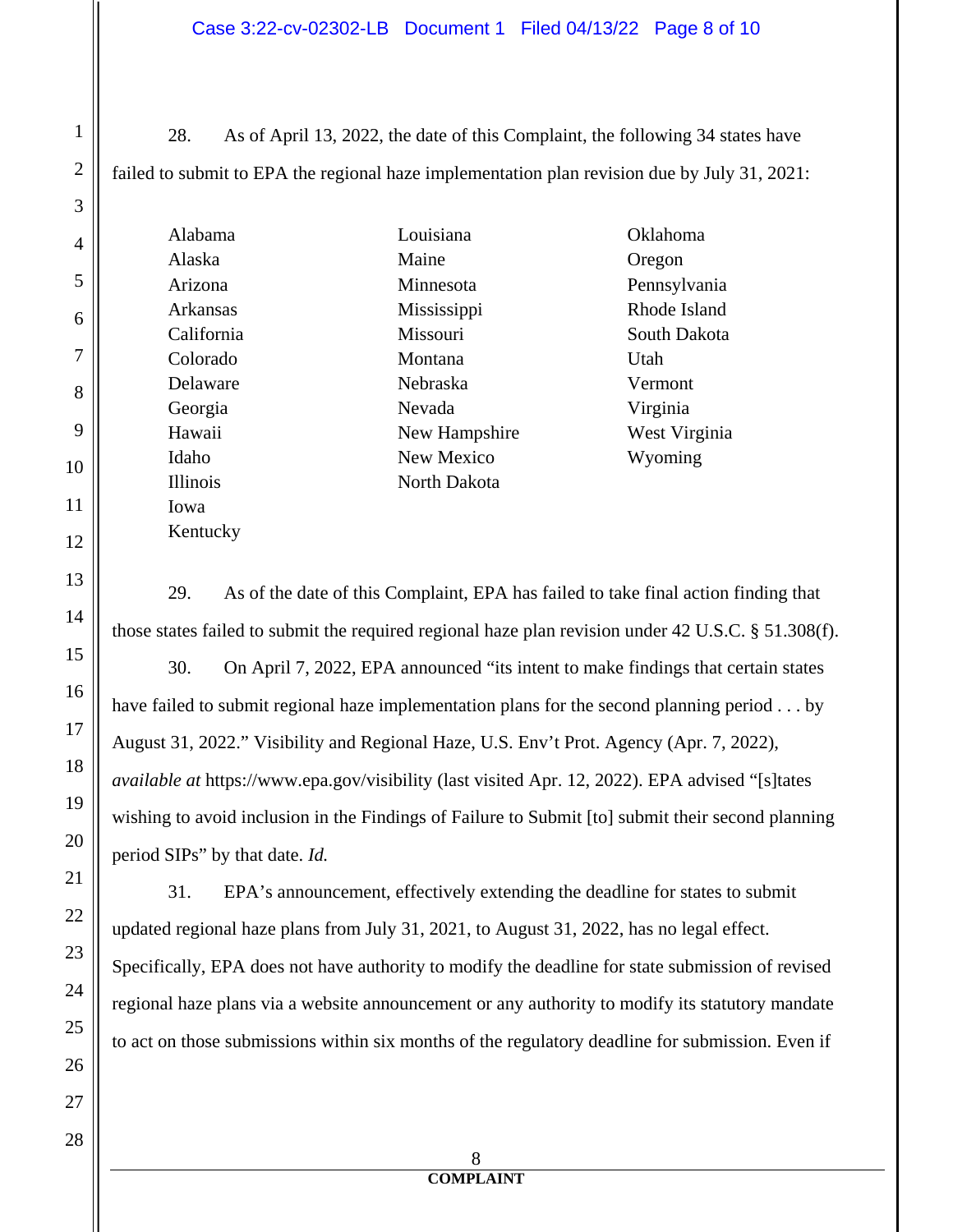1 2 3 4 5 6 7 8 9 10 11 12 13 14 15 16 17 18 19 20 21 22 23 24 25 26 27 EPA had such authority—which it does not—the announcement does not legally require EPA to take final action by August 31, 2022, thereby threatening continued indefinite delay. **FIRST CLAIM FOR RELIEF Failure to Issue the Statutorily Mandated Finding That These States Have Failed to Submit the Required State Implementation Plans Under the Regional Haze Rule** 32. Plaintiffs incorporate by reference the preceding paragraphs. 33. More than six months have passed since the July 31, 2021 deadline for each of the above-named states to submit the required SIP revisions. 34. Each of the above-named states failed to submit the required state plan revisions by the July 31, 2021 deadline. 35. Although its January 31, 2022 deadline under 42 U.S.C. § 7410(k)(1)(B) has passed, EPA has not issued the statutorily mandated determinations of whether these states have made a submission that meets the minimum completeness criteria. 36. Although its January 31, 2022 deadline under 42 U.S.C. § 7410(k)(1)(B) has passed, EPA has not issued the statutorily mandated determination that these states have failed to submit the required state plan revisions. 37. EPA's failure to make such determinations constitutes a failure to perform acts or duties that are nondiscretionary with EPA within the meaning of 42 U.S.C. § 7604(a)(2). 38. Therefore, the Administrator has violated, and is in violation of, his nondiscretionary duties under 42 U.S.C. § 7410(k)(1)(B) by failing to timely determine whether the 34 states, listed above, have submitted revised regional haze state plans that meet the minimum completeness criteria of 42 U.S.C. § 7410(k)(1)(A). These violations are ongoing. 39. Further, the Administrator has violated, and is in violation of, his nondiscretionary duties under 42 U.S.C. § 7410(k)(1)(B) by failing to timely determine that the 34 states, listed above, have failed to submit revised regional haze state plans by the July 31, 2021 deadline, 40 C.F.R. § 51.308(f). These violations are ongoing.